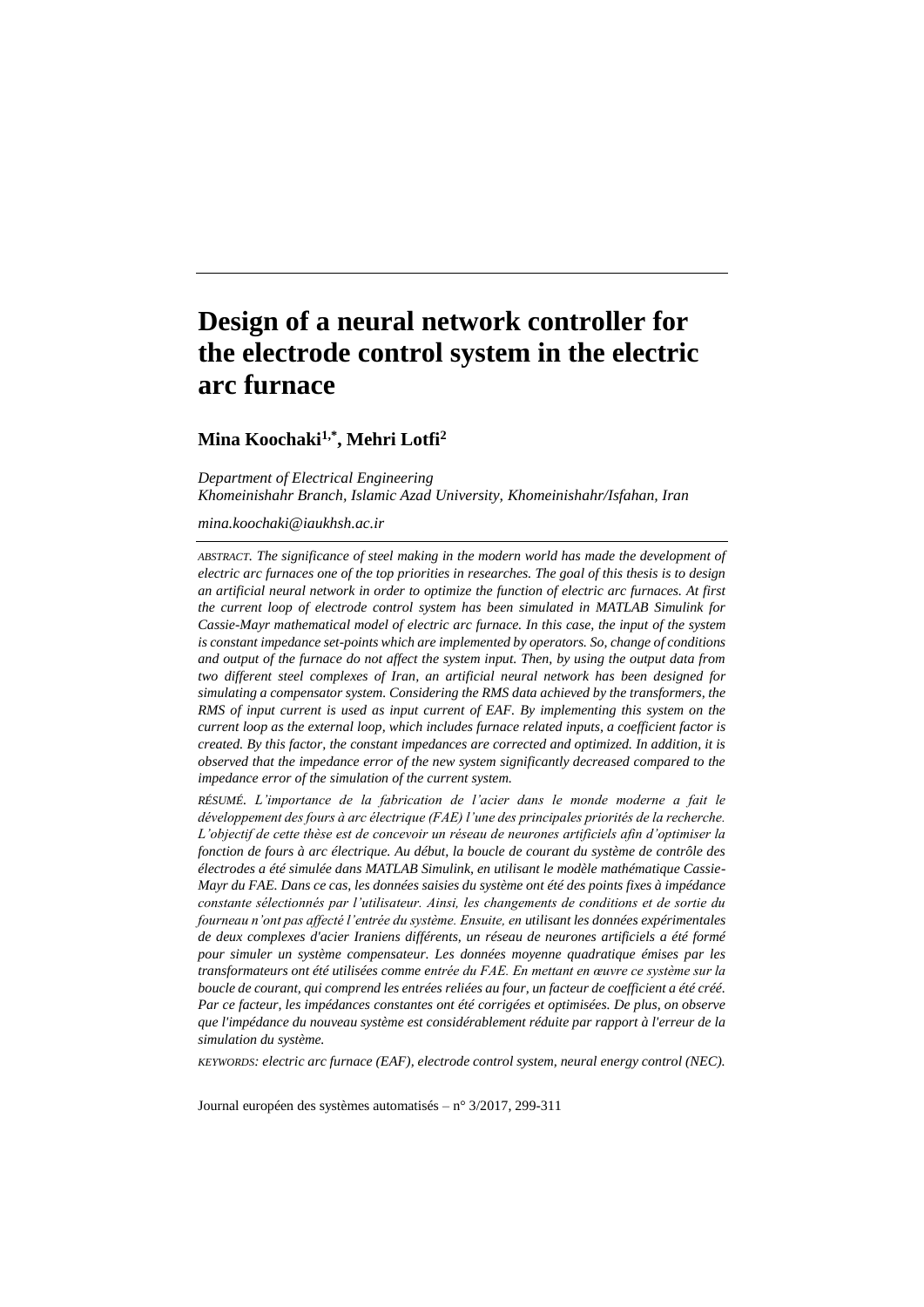*MOTS-CLÉS: four à arc électrique (FAE), système de contrôle des électrodes, contrôle de l'énergie neurale (CEN).*

DOI:10.3166/JESA.50.299-311 © 2017 Lavoisier

# **1. Introduction**

Steel making industry is one of the most important industries in the world. This industry has undergone many changes in recent decades, and Electric Arc Furnaces (EAFs) have been introduced to control and save energy in the steel making industry. The electrode regulator system is one of the most important subsystems in the Arc Furnaces and its task is to regulate the arc length. This system is a complex, multivariate and high nonlinearity system, and conventional control methods such as PID (Proportional-Integral-Differential) and feedback linearization methods cannot meet the stability and increases energy consumption (Ping *et al*., 2009 ; Li *et al*., 2012).

In the recent years, different methods have been used for modeling electrode control system of the electric arc furnaces.

Janabi-Sharif *et al.* (2009) conducted a study on modeling and simulating the EAF electrode regulator system using adaptive neuro-fuzzy inference systems (ANFIS). In this article, the results show the feasibility of using ANFIS for modelling an EAF.

Chang *et al.* (2010) have presented neural-network-based method for modeling the non-linear voltage-current characteristic of the EAF.

Moghadasian *et al.* (2011) introduced a new application of a genetic-fuzzy control system to control the input energy to three-phase EAF. In order for that, the coefficients of the fuzzy PI controller are regulated by the genetic algorithm. In the same years, in order to control the electrode of the EAF, a PID controller was designed by Hong-Jun *et al.* (2011). In this paper, by using the traditional back propagation (BP) algorithm jumped out of the local minimum and achieved a good result and control ability.

Li *et al.* (2012) used an adaptive neural network controller (ANNC) for the electrode regulator system. Pre-training is not required for the neural net adaptive control and the weights of the neural networks are directly updated online based on the input–output measurement.

Ismail *et al.* (2011) studied the prediction of energy consumption, and specifically gas, by using the neural networks. In this paper, by evaluating some type of artificial neural network, the best one in order to optimize performance has been chosen.

Currently, in Iran steel complexes, there is a device called TDR for controlling the arc furnace electrodes. This equipment is PC based. Another type of control system is the SIMELT control system, which is PLC based. In general, the control method of both control systems is the same; so the arc flow and arc voltage enter the system, and after processing, the suitable signal for controlling the hydraulic valves is produced. These valves are connected to the electrodes. So according to this signal, the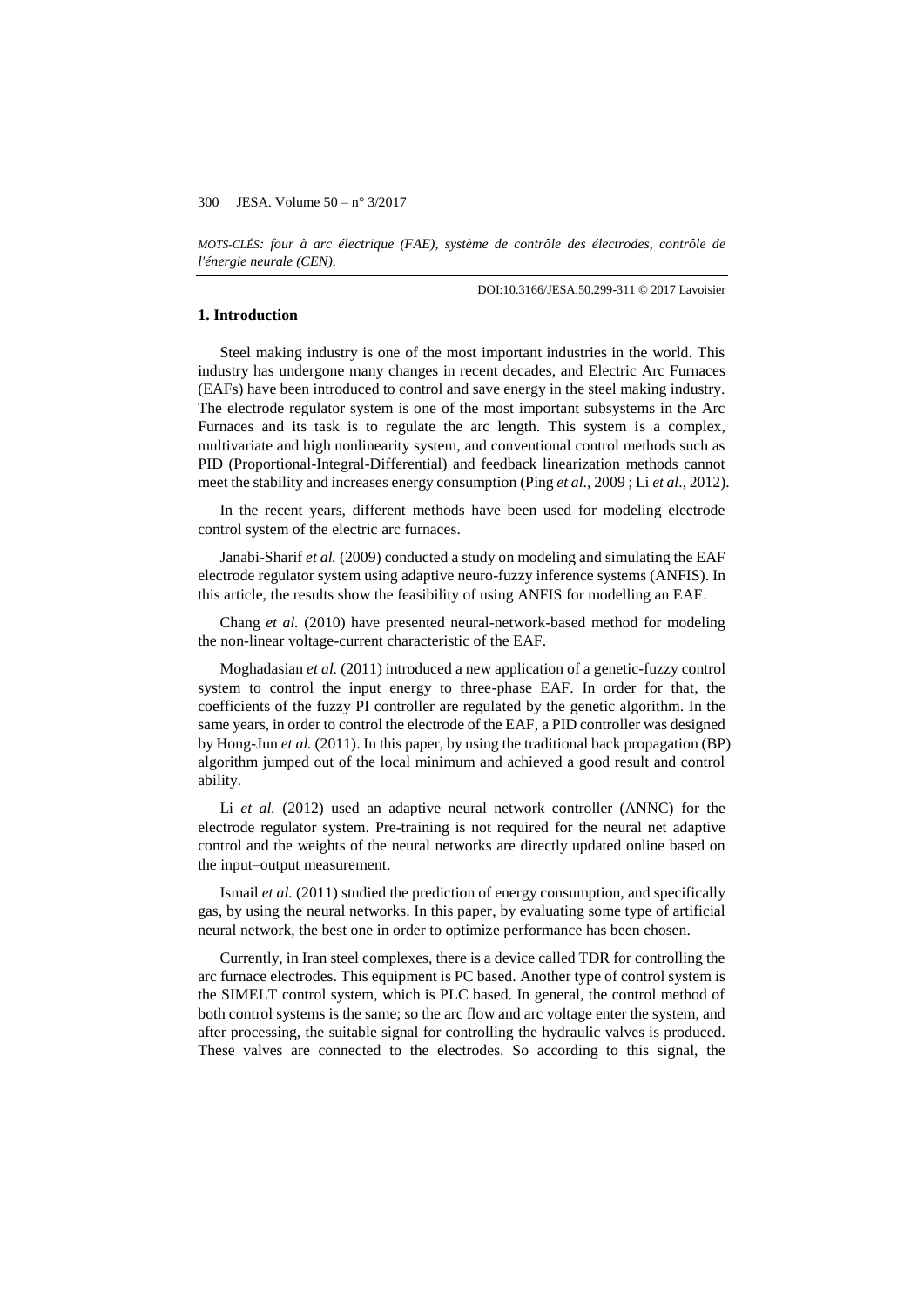electrodes are raised or lowered, and their distance with scrap and also electric arc length is controlled. In addition there is a compensation part in these systems. By activating this part, another control loop is created. By creating a coefficient factor for current or impedance, this loop causes more accurate control of the electrodes. The main purpose of this research is to simulate and design an optimal neural network system for compensation part. In this paper, according to the SIMELT documents and using ANN in modeling, the compensating part is called NEC (Neural Energy Control). The purpose of adding this system is to improve the performance of the electrode control system and to optimize the energy consumption (SIMELT, 2006). In future development, new features can also be added to this set and improve its performance without the need to add new hardware and just with change in the software. It should be noted that existing systems, as well as articles on control of the electrode regulation systems of the electric arc furnaces, that have been presented so far, are more based on current control. According to the initial definition of this project, with the aim of controlling the arc furnace electrodes based on impedance, this research is based on impedance control. In addition, it has been shown in previous studies that control based on impedance makes independence in control of the phases (Kiyoumarsi *et al.*, 2011).

The structure of this paper is organized as follows. Section 2, describes the mathematical modeling of EAF and simulates it. Section 3 deals with the design and simulation of the NEC. In section 4, the current control loop and the control loop after implementing the compensator have been simulated.

## **2. Electric arc furnace, mathematical model and simulation**

Electric arc furnaces used in the steel making industry are generally divided into two types, Alternating Current or AC furnaces and Direct Current or DC furnaces.

Electric arc furnaces studied in this paper are AC electric arc furnaces. There are three types of AC furnaces; one-phase, two-phase or three-phase. Three-phase with three electrodes are common in industry.

#### *2.1. Mathematical model of electric arc furnace*

In different articles, various methods of modeling electric arc furnaces have been used such as Cassie-Mayr model, Acha model and the hyperbolic-exponential model. In this paper, the Cassie-Mayr model is considered.

#### *2.1.1. Cassie Mayr Model* (Awagan *et al.*, 2016)

The characteristics of the arc are affected by electrode material, position of the electrodes and some other factor. The Cassie model yields good performance for arcs with high current while the Mayr model shows good behavior and results for arcs with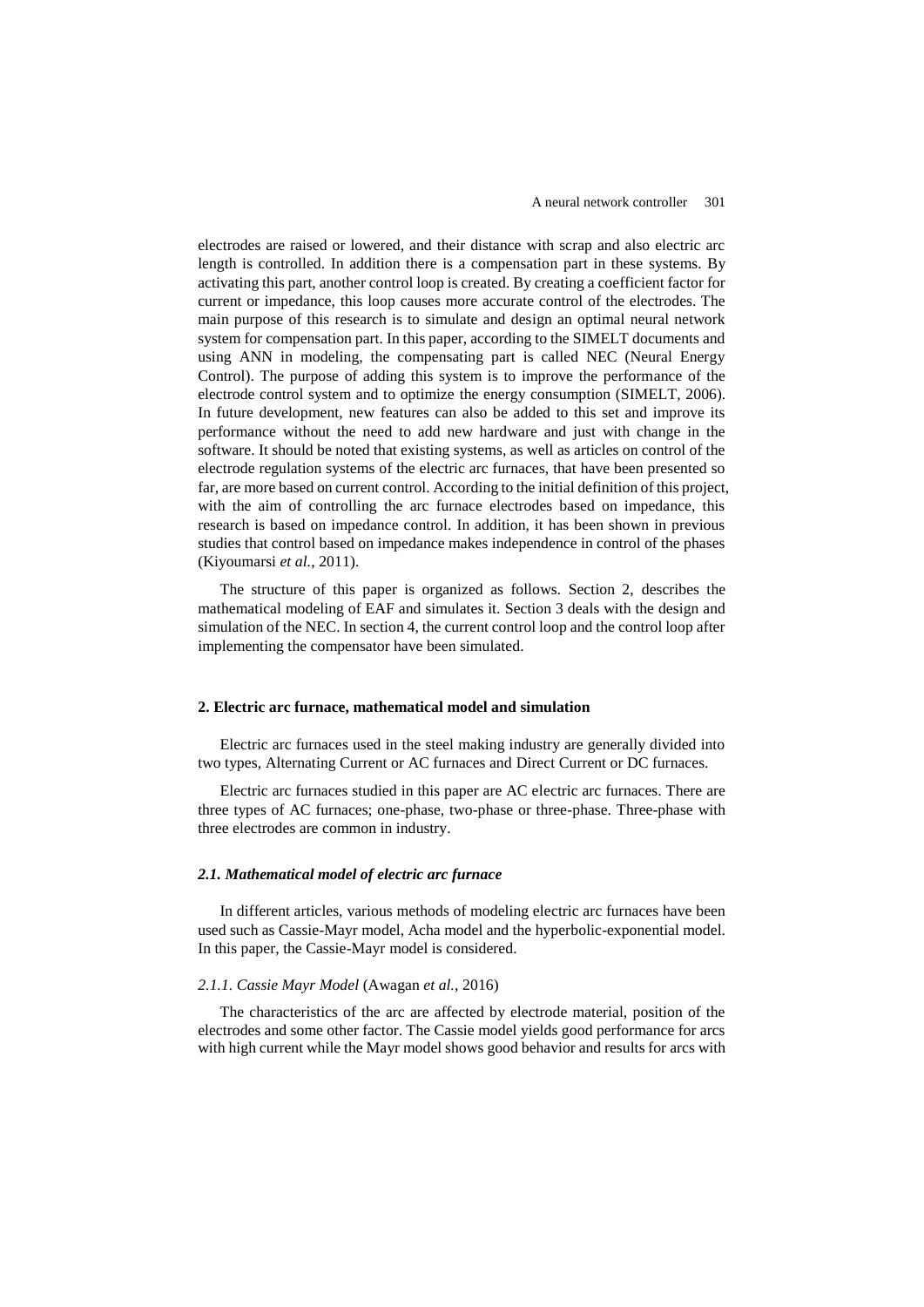low current.

The following equations show mathematical relations of Cassie-Mayer EAF model.

$$
g = g_{\min} + \left[ 1 - \exp\left( -\frac{i^2}{I_0^2} \right) \right] \cdot \frac{vi}{E_0^2} + \exp\left( -\frac{i^2}{I_0^2} \right) \cdot \frac{i^2}{P_0} - \theta \frac{dg}{dt}
$$
 (1)

$$
i = gv \tag{2}
$$

$$
\theta = \theta_0 + \theta_1 \cdot \exp(-\alpha |i|)
$$
 (3)

where  $\nu$  is the arc voltage,  $i$  is the arc current and  $g$  is the arc conductance.

Other parameters and their values are shown in Table 1.

| Table 1. Parameters for Cassie-Mayr EAF model |  |  |  |
|-----------------------------------------------|--|--|--|
|                                               |  |  |  |

| Parameter  | Description                       | Value      |
|------------|-----------------------------------|------------|
| $g_{min}$  | Minimum arc conductance           | 0.008      |
| Io         | <b>Transition current</b>         | 10A        |
| Eo         | Constant steady-state arc voltage | 250V       |
| $P_{0}$    | constant power loss               | 110W       |
| $\theta_0$ | Arc time constant                 | $110\mu s$ |
| $\theta_1$ | Arc time constant                 | $100\mu s$ |
|            | Constant                          | 0.0005     |

In this paper, the simulation of the Cassie-Mayr model was performed precisely according to the relevant reference paper in this section (Awagan *et al.*, 2016) as well as the extraction of some constants and values of elements from Mokhtari *et al.* (2002).

The voltage-current characteristics of the simulation of this model is shown in Fig. 1.



*Figure 1. Voltage-current characteristics of arc*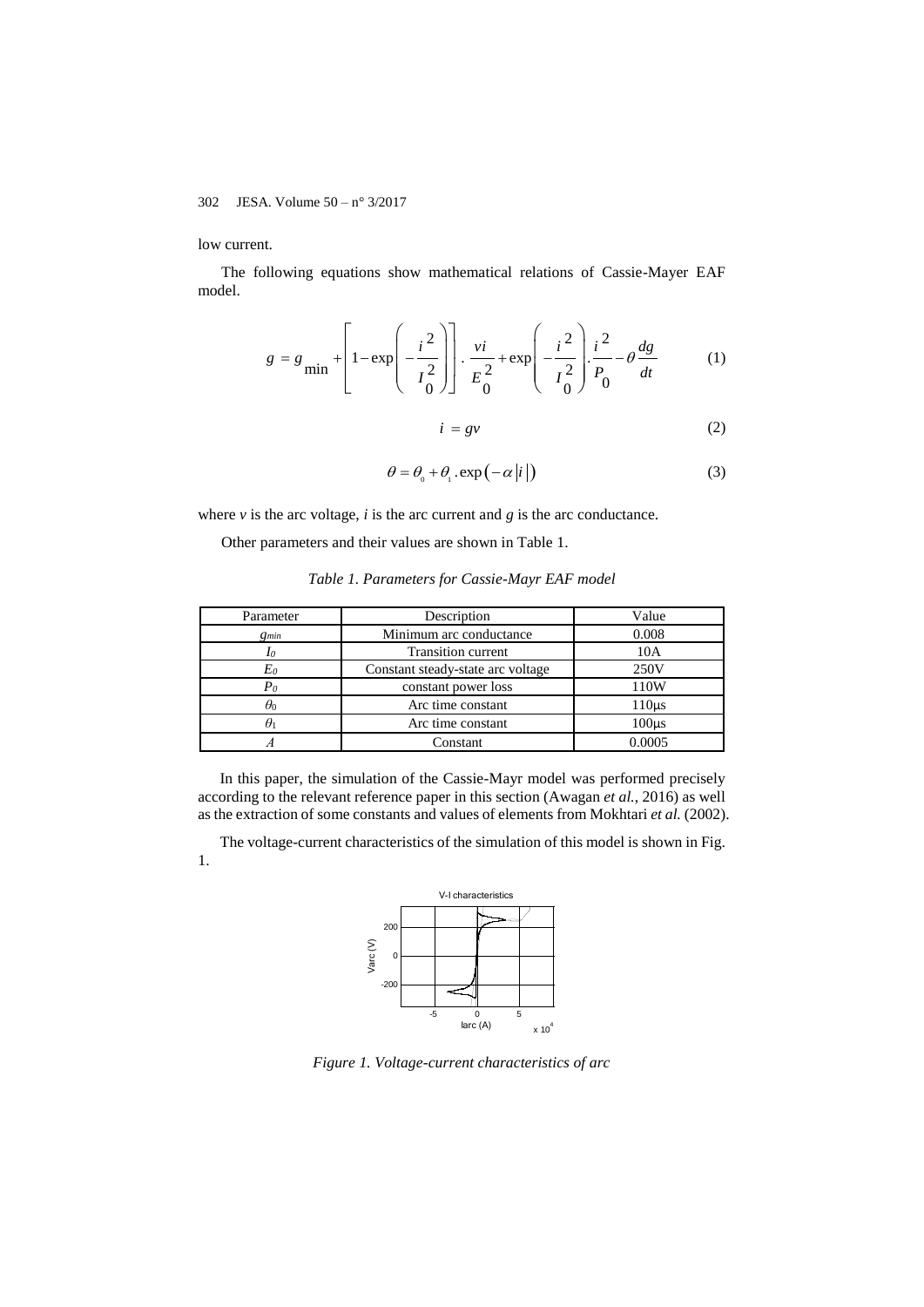#### **3. Artificial neural network, design and simulation of NEC**

One of the main goals of any scientific-practical project is to optimize energy consumption. In this paper, this goal is achieved by calculating the optimal impedance via the neural network.

Energy consumption prediction has always been one of the main research fields. ANN recently is one of the computational methods in research and used in prediction application. ANN can model any nonlinear relationship with good accuracy by adjusting the network parameters (Ismail *et al.,* 2011).

In this article, the goal is to simulate and design an optimal neural network system using the same algorithm as Ismail *et al.* (2011) for the NEC. In this regard, it is necessary to test the network with implementing input data and choosing different structures and different number of layers and the neurons in each network layer. So, according to the training error, the best structure is used as an artificial neural network in energy consumption prediction.

In this article, data of two Iran steel complexes have been used for simulations. The ANN training is done using input and output data of various elements. In simulation the voltage and current of the electrodes are used as input data and the impedance of the electrodes is used as output data of ANN. It should be noted that the number of samples of each data set equal to 1,000; which randomly 70% of this amount is used for training, 15% is allocated for validation and the remaining 15% is used for testing.

#### *3.1. Using the MATLAB ANN tools in simulation*

As previously mentioned, the purpose is to simulate and design an optimal neural network using the same algorithm as Ismail *et al.* (2011) for the NEC. In this paper, the nntool toolbox is used to design and simulate the network. This toolbox has the ability to change most of the elements that affect the network structure.

In all tests of this paper, feed-forward back-propagation has been used as network type, TRAINLM as training function and TANSIG as transfer function of the output layer of the two-layer network (Ismail *et al.,* 2011). Other elements have also been changed step by step. Due to the importance of time in practical implementations and decreasing error as much as possible, we have tried to choose ANN structure in order to maintain acceptable training time and minimum performance. Therefore the neural network structure with 27 neurons, the TANSIG transfer function and the MSEREG performance function are selected as the optimum structure. Fig. 2 shows the obtained curve of this structure. As can be seen, best validation performance is achieved at epoch 135. It should be noted that in these tests, the validation checks are set to 100. This will prevent the local minimum; on the other hand it will cause increasing the training time, which is also the reason for the reduction of training error. As can be seen, generalization of analysis of the graphs behavior is not possible. So the network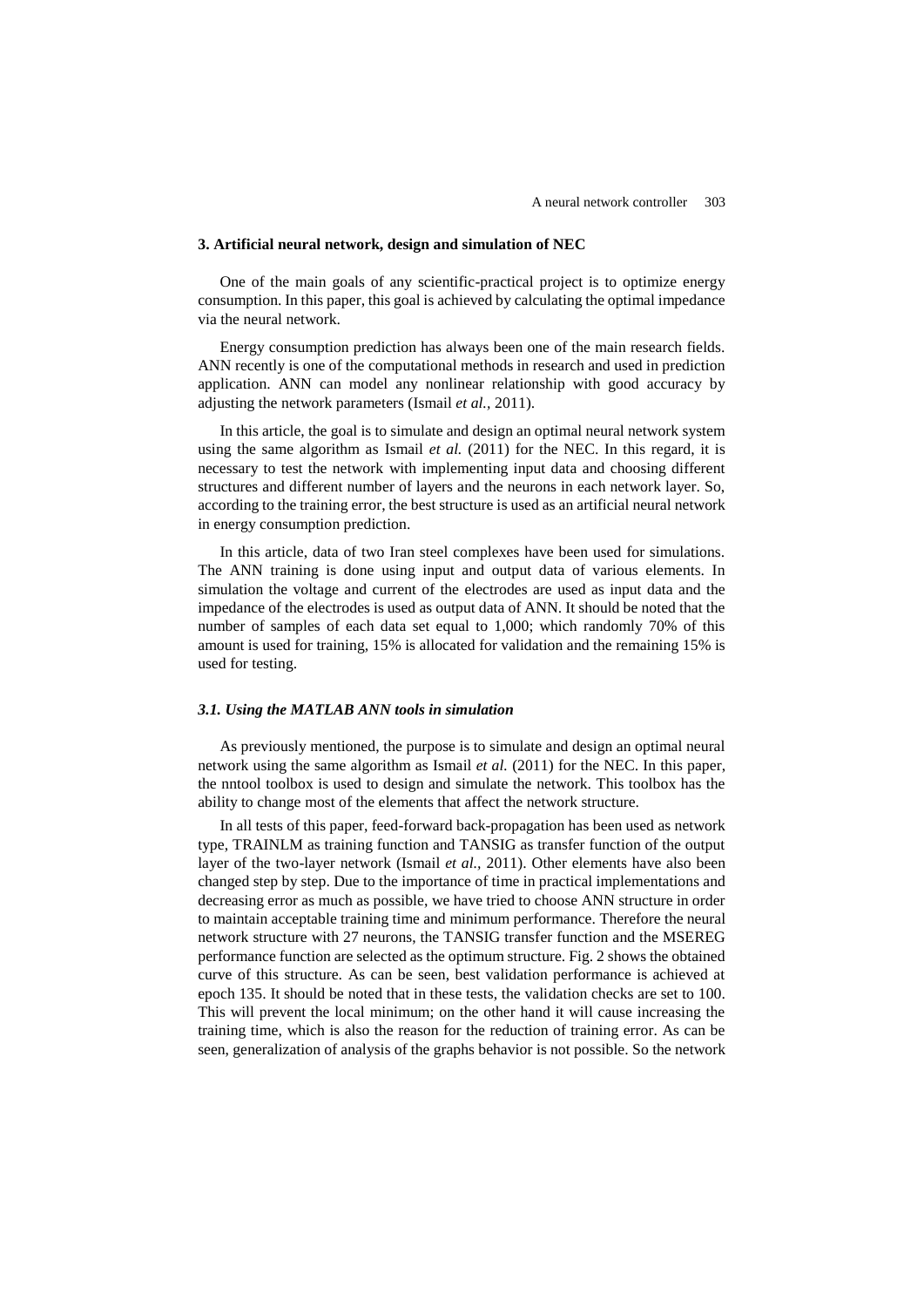and its structure should be selected according to the priorities of each project.



*Figure 2. Performance of ANN structure*

## **4. Simulation of the control loop**

In this section, in addition to simulation of the NEC, which was simulated in the previous section using the neural network toolbox, the control loop is also simulated. Also the results of the previous section are used to select the appropriate neural network structure.

The EAF line diagram is shown in Fig. 3. As previously mentioned, this research is based on impedance control. The equations that have the significant role in shaping the control loop and its behavior are defined as follows (SIMELT, 2006; Samet *et al*., 2015; Eduardo *et al*., 2015):

The impedance is given by

$$
Z = \sqrt{X_{L}^{2} + (R_{V} + R_{B})^{2}}
$$
\n(4)

where *z* is total impedance,  $X_L + R_V$  is line impedance and  $R_B$  is arc impedance. Their values are as follows:

$$
R_{v_1} = R_{v_2} = R_{v_3} = 0.4 \, m\Omega
$$
\n
$$
X_{L1} = X_{L2} = 15.97 \, \mu H \, , \, X_{L3} = 15.33 \, \mu H
$$
\n...

*Figure 3. EAF line diagram*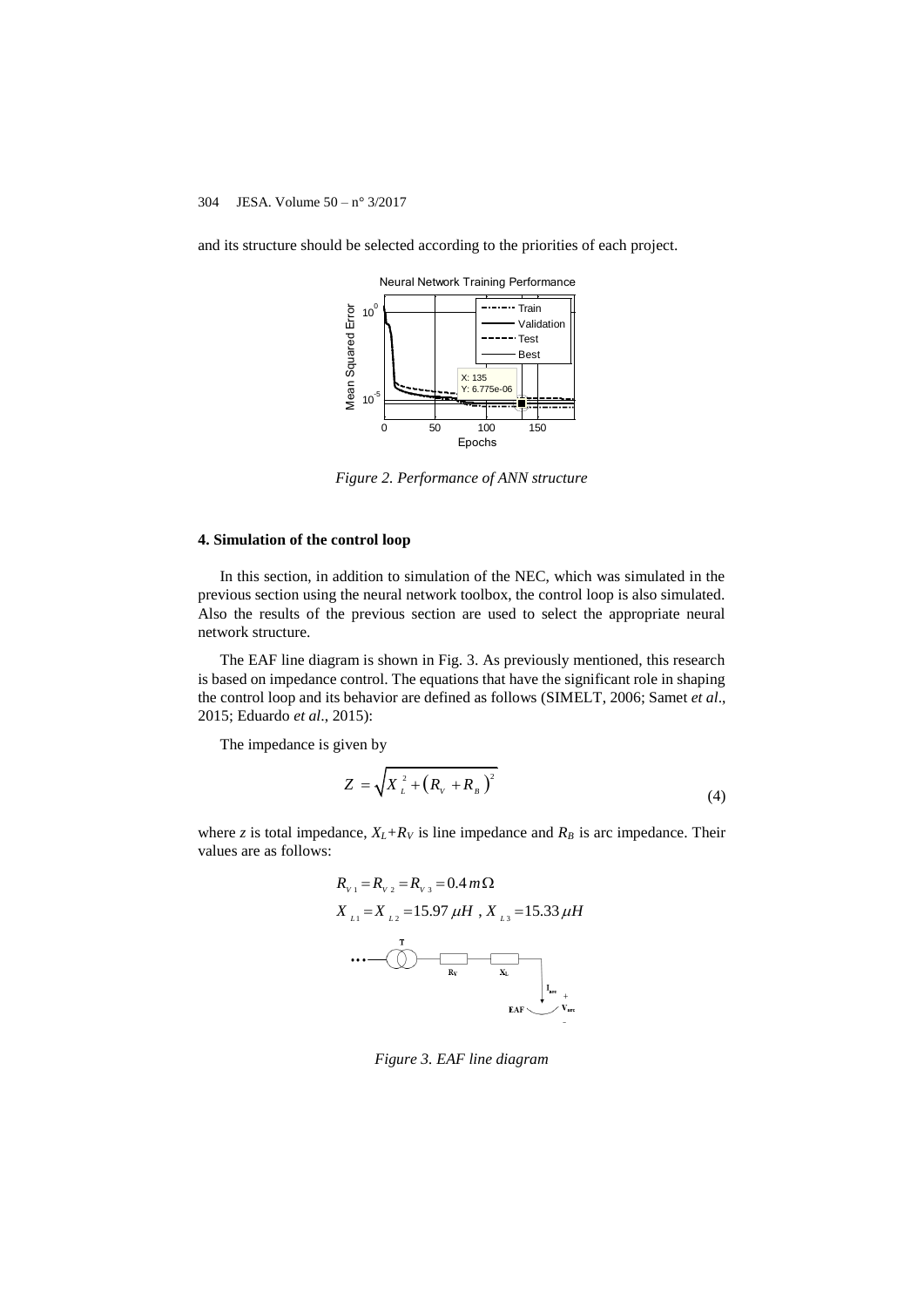# *4.1. Controller loop with constant set point (without NEC)*

In this section, as shown in Fig. 4. the constant impedance is applied to the system. This value and PID controller coefficients are selected in accordance with the values applied to the actual system. For current input of Cassie-Mayr EAF, according to *i=v/z* equation, the output voltage of transformer is divided by the controller output which is the impedance. This voltage is determined according to the table for arc furnace transformers by the steel complexes (Table 2).



*Figure 4. Controller loop with constant set-point*

|                 |                          | <b>NORMAL</b>            |                    | <b>OVERLOAD</b>            |                    |
|-----------------|--------------------------|--------------------------|--------------------|----------------------------|--------------------|
| O.L.T.C<br>Pos. | Secondary<br>Voltage (V) | Secondary<br>Current (A) | Primary<br>Current | Secondary<br>Current $(A)$ | Primary<br>Current |
| 1               | 430                      |                          | (A)<br>816         |                            | (A)<br>1019        |
| $\overline{2}$  | 455                      | 38100                    | 863                |                            | 1079               |
| 3               | 480                      |                          | 911                |                            | 1139               |
| $\overline{4}$  | 505                      |                          | 959                |                            | 1198               |
| 5               | 530                      |                          | 1006               | 47625                      | 1258               |
| 6               | 555                      |                          | 1054               |                            | 1318               |
| 7               | 580                      |                          | 1102               |                            | 1377               |
| 8               | 605                      |                          | 1149               |                            | 1436               |
| 9               | 630                      | 36750                    |                    | 45940                      |                    |
| 10              | 655                      | 35340                    |                    | 44180                      |                    |
| 11              | 680                      | 34040                    |                    | 42550                      |                    |
| 12              | 705                      | 32830                    | 1155               | 41030                      |                    |
| 13              | 730                      | 31700                    |                    | 39620                      | 1445               |
| 14              | 755                      | 30650                    |                    | 38310                      |                    |
| 15              | 780                      | 29660                    |                    | 37080                      |                    |
| 16              | 805                      | 28740                    |                    | 35920                      |                    |
| 17              | 830                      | 27870                    |                    | 34840                      |                    |

| Table 2. Information of the EAF transformer |  |  |
|---------------------------------------------|--|--|
|                                             |  |  |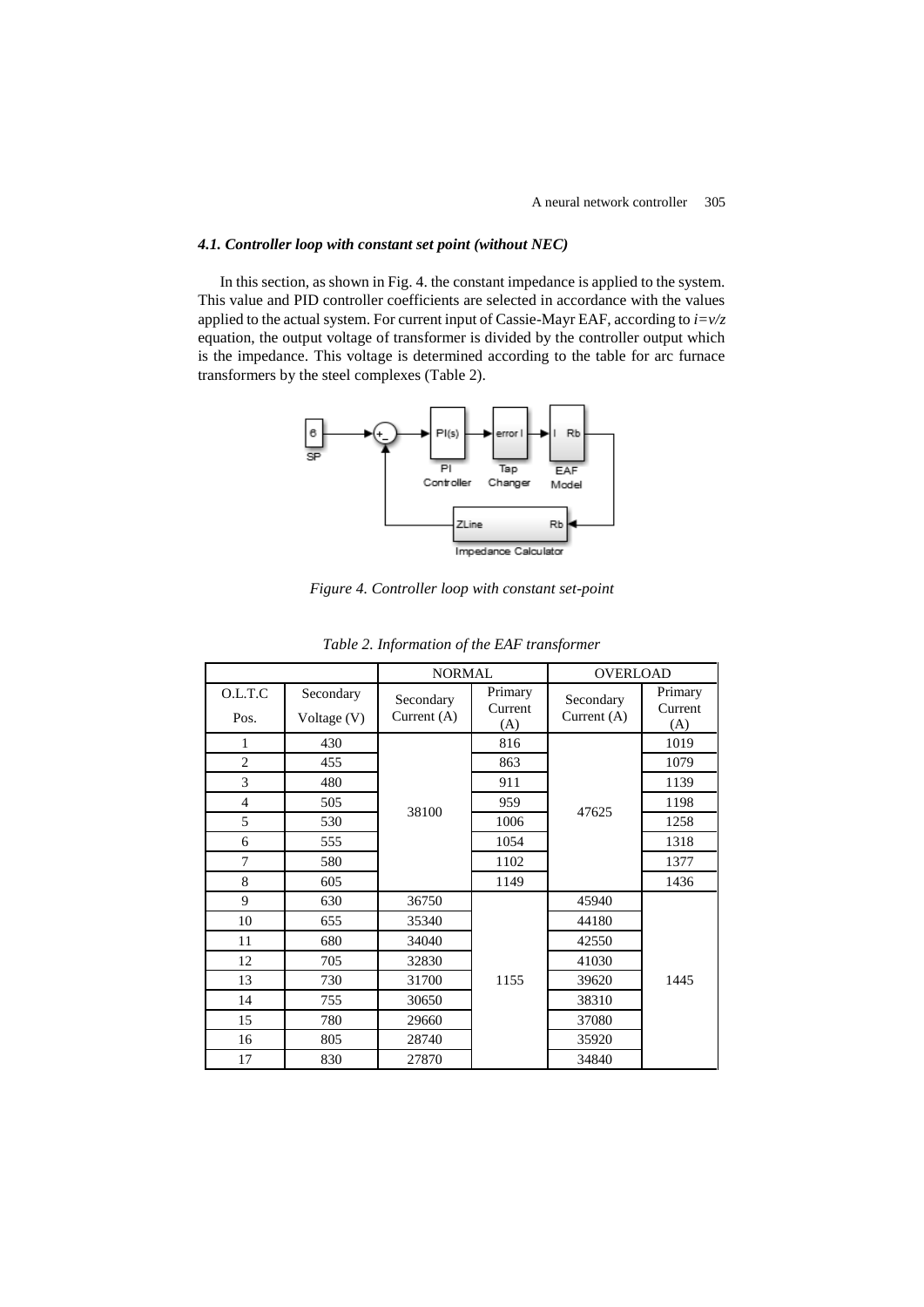

*Figure 5. (a) Arc Voltage, (b) Arc Impedance of current control loop with sinusoidal current*



*Figure 6. (a) Line impedance (b) Impedance Error of current control loop with sinusoidal current*

It should be noted that in the actual system, the applied current to the EAF is sinusoidal. The following figures show arc voltage with flicker (Fig. 5(a)) and oscillating arc impedance (Fig.  $5(b)$ ). These curves have been obtained by implementing sinusoidal current. Also as can be seen in Fig. 6(a) the line impedance has reached to 6 m $\Omega$  set point value, so the impedance error is limited to zero (Fig. 6(b)).

The result of this simulation is completely similar to the results of previous researches (Awagan *et al*., 2016; Samet *et al*., 2015; Seker *et al*., 2014; Zhao *et al*., 2010; Zheng *et al*., 2000). The goal of this research is simulating and adding the NEC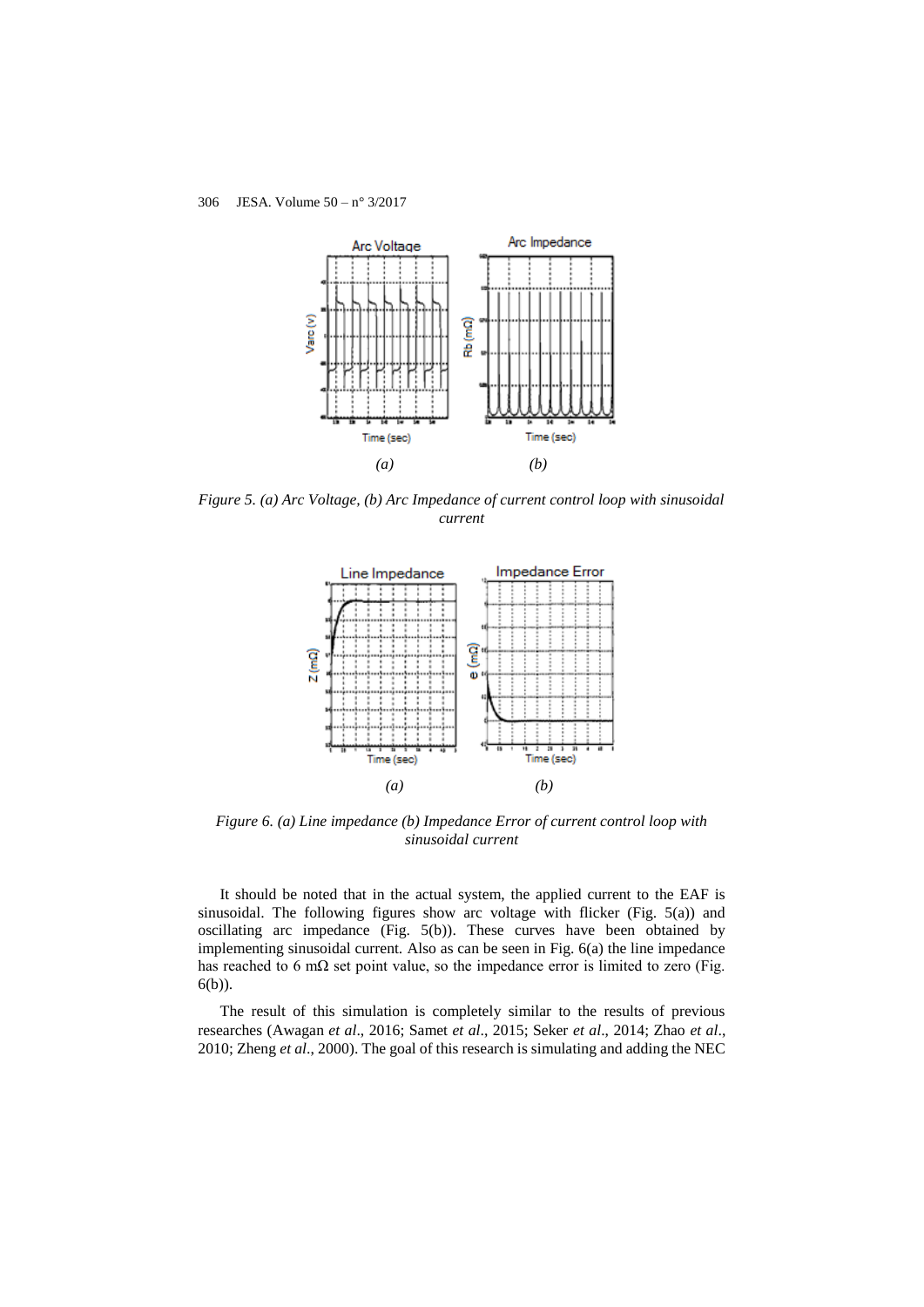system to the loop. The achieved data by PT (Potential Transformer) and CT (Current Transformer), which are used in the training of the NEC system, are RMS. So from this point on the RMS of input current is considered as input current of EAF.

To ensure the same result in line impedance and impedance error, previous simulation is repeated by applying the RMS current.

The result is shown in Fig. 7. As can be seen, the line impedance curve follows the set point value applied to the system and converges to that value after a short period of time.



*Figure 7. (a) Line Impedance (b) Impedance Error of current control loop with RMS current*

## *4.2. Controller loop with correct set point (with NEC)*

The standard electrode controller based on constant impedance set points does not react to changing furnace conditions. The setup of the impedance tables is fixed, longterm experience is necessary to find suitable settings (SIMELT, 2006).

The NEC system is developed as an additional package unit to the **A**rc **C**ontrol (AC) to optimize the electrical operating points dynamically to fulfill basic aspects of melting strategy (SIMELT, 2006). A block diagram of this optimizer system as part of the research and development project of SIEMENS can be seen in the following figure (Fig. 8).

In fact, NEC system acts like a compensator loop, which by being activated creates another control loop. This loop generates optimized set points by generating a suitable coefficient for impedance.

Access to NEC and its internal structure and program is not possible in the steel complexes of Iran. Some Iranian scientists have been designing an external loop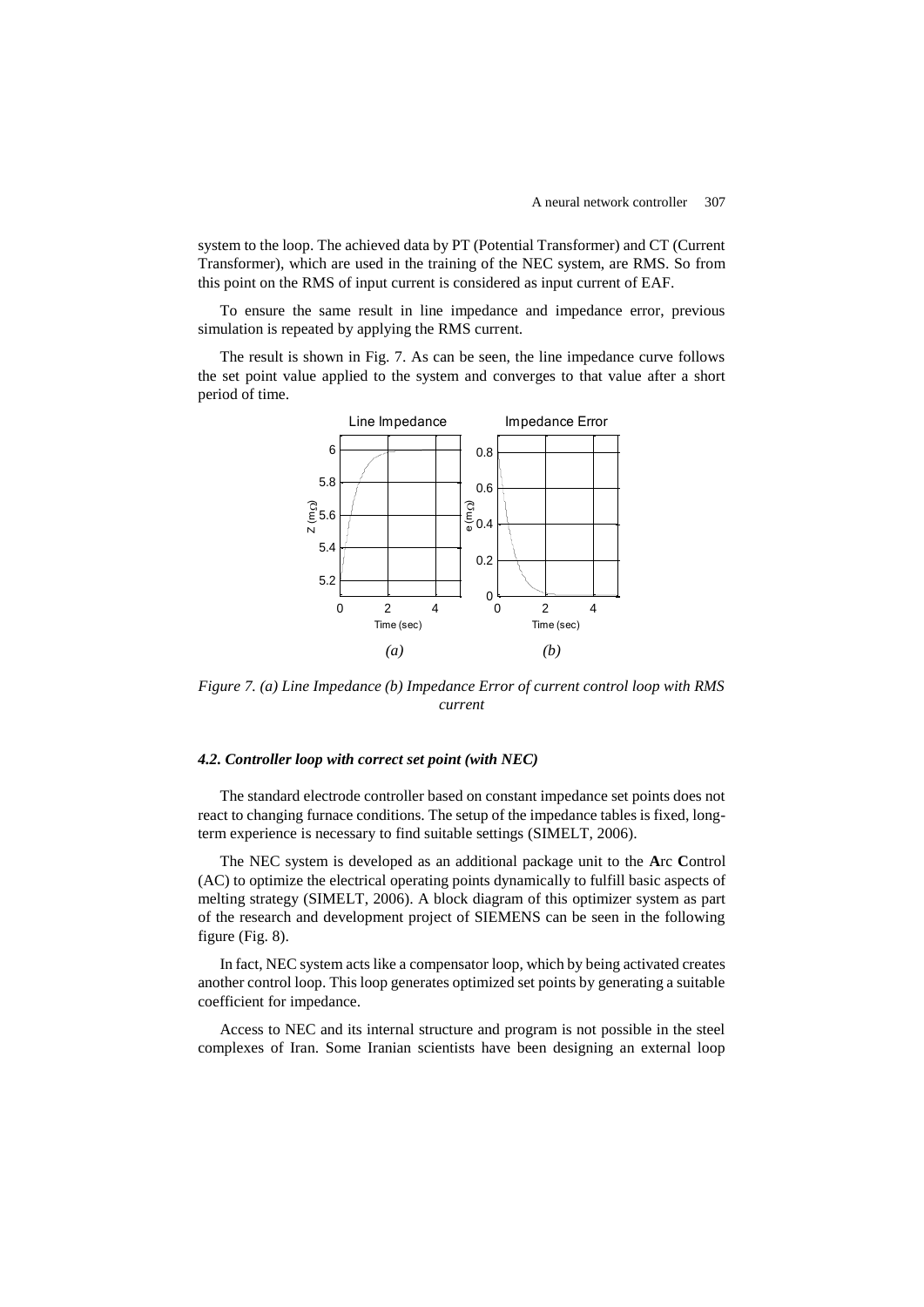including a PID controller to simulate this system. In this paper, the design of this compensator is based on neural network and SIEMENS methods.

#### *4.2.1. Types of NEC structure*

In this paper, NEC is designed in two ways. The first method was investigated in the previous section. For the purpose of communication between the NEC and SIMELT, which is PLC-based, to applied the programs and setting and control the electrodes, it is necessary that MATLAB and PLC communicate with each other. Therefore, using the programming in the m-file environment, the corresponding neural network block is designed and produced. It should be noted that in this programming, it has been tried to use the results of the first method as much as possible.



*Figure 8. General overview of EAF*

The block diagram of implementation of the NEC system to the previous system is shown in Fig. 9. In this case the output of the NEC system is multiplied by the previous impedance constant value and corrects this value.



*Figure 9. Controller loop with NEC implementation*

The corrected set point value and the line impedance are illustrated in Fig. 10.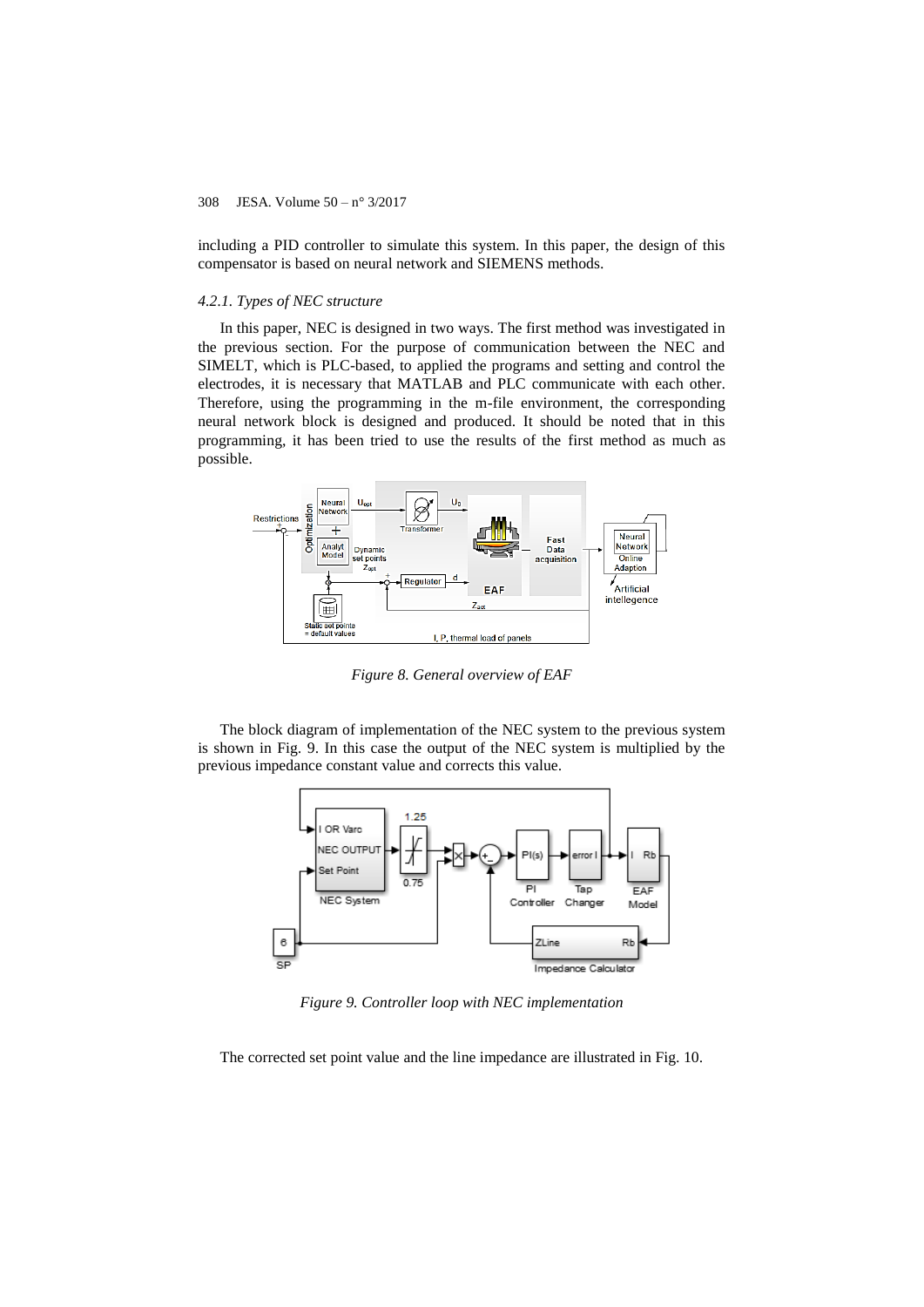

*Figure 10. Corrected set-point*

As can be seen, the corrected line impedance obtained from this simulation is equal to 5.19 mΩ. The output line impedance also converges to the same value and then the steady state error reached to 763.76 n $\Omega$  (Fig. 11). So the system output is tracking the set point value without error.

In order to simplify simulations comparison, the results are summarized in Table 3. As can be seen, adding NEC system to the loop has reduced the impedance error of the system.

As can be seen, the NEC system corrects and optimizes the current impedance which is applied to the system by the operator. In addition, according to the SIEMENS results of "reducing the value of the set point for some point" due to applying the NEC system, in this research reducing this value is obtained for a range of set points. According to questions from steel experts, the typical set point used by operators is 6 to 6.5.

To ensure system performance in other situations, the simulation results for the other set point values are summarized in the Table 4. It should be noted that these values are selected according to the range of impedance values in the measured data.



*Figure 11. (a) Line Impedance (b) Impedance Error of control loop with NEC implementation*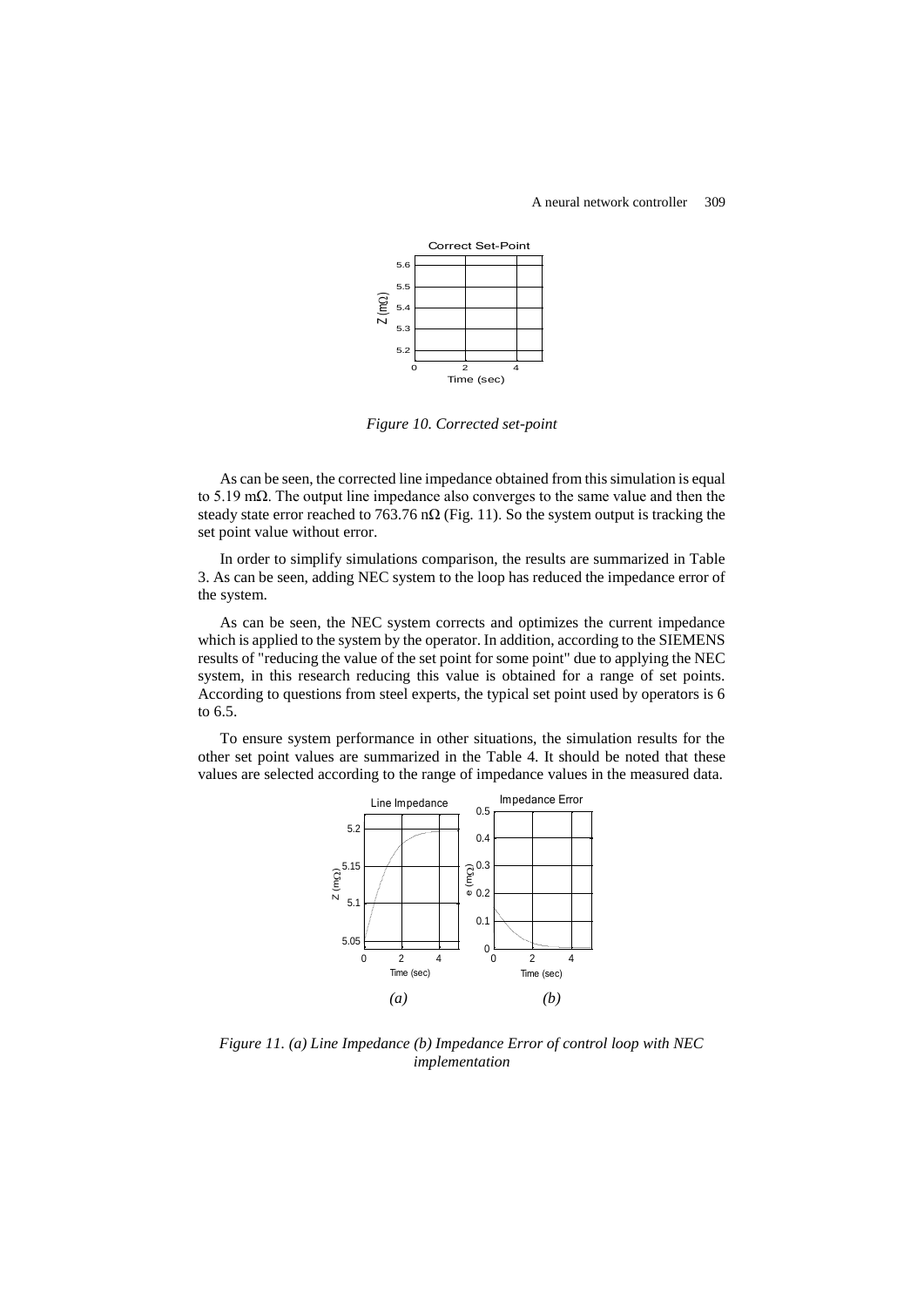|           | Without NEC       | With NEC                  |
|-----------|-------------------|---------------------------|
| Error     | 4.279 $\mu\Omega$ | $763.761 \text{ n}\Omega$ |
| Fall Time | 1.016 secs        | 1.802 secs                |

*Table 3. Compare error for current control loop and control loop with NEC implementation*

| Tubic 1. Statutum results for the ball set point ruthes |         |                  |                      |             |  |  |  |
|---------------------------------------------------------|---------|------------------|----------------------|-------------|--|--|--|
| <b>SP</b>                                               | Correct | Correct Set-     | Line                 | Error       |  |  |  |
|                                                         | Value   | Point $(\Omega)$ | Impedance $(\Omega)$ | $(n\Omega)$ |  |  |  |
| 4.5                                                     | 1.156   | 5.198            | 5.197                | 763.761     |  |  |  |
| 5                                                       | 1.04    | 5.198            | 5.197                | 763.761     |  |  |  |
| 5.5                                                     | 0.945   | 5.198            | 5.197                | 763.761     |  |  |  |
|                                                         | 0.866   | 5.198            | 5.197                | 763.761     |  |  |  |

6.5 0.8 5.198 5.197 763.761

*Table 4. Simulation results for the other set point values*

#### **5. Conclusion**

In this paper, by using the output data from two different steel complexes of Iran, an artificial neural network for simulating a compensator system has been designed.

This system is implemented on the current loop as the external loop and is affected by furnace related inputs. By creating a coefficient factor, the constant impedances are corrected and optimized. In addition, it is observed that the impedance error of the new system significantly decreased compared to the impedance error of the simulation of the current system.

In addition, this system causes reducing set point value for a range of set points which includes the typical range used by operator. So, by this reduction in the set point, the energy consumption is reduced.

In the future, we will try to design a neural network with online training. This will improve the performance of the NEC system and accepts more changes from the furnace output.

## **Reference**

Awagan G. R., Thosar A. G. (2016). Mathematical modeling of electric arc furnace to study the flicker. *International Journal of Scientific & Engineering Research*, Vol. 7, No. 5, pp. 684- 695.